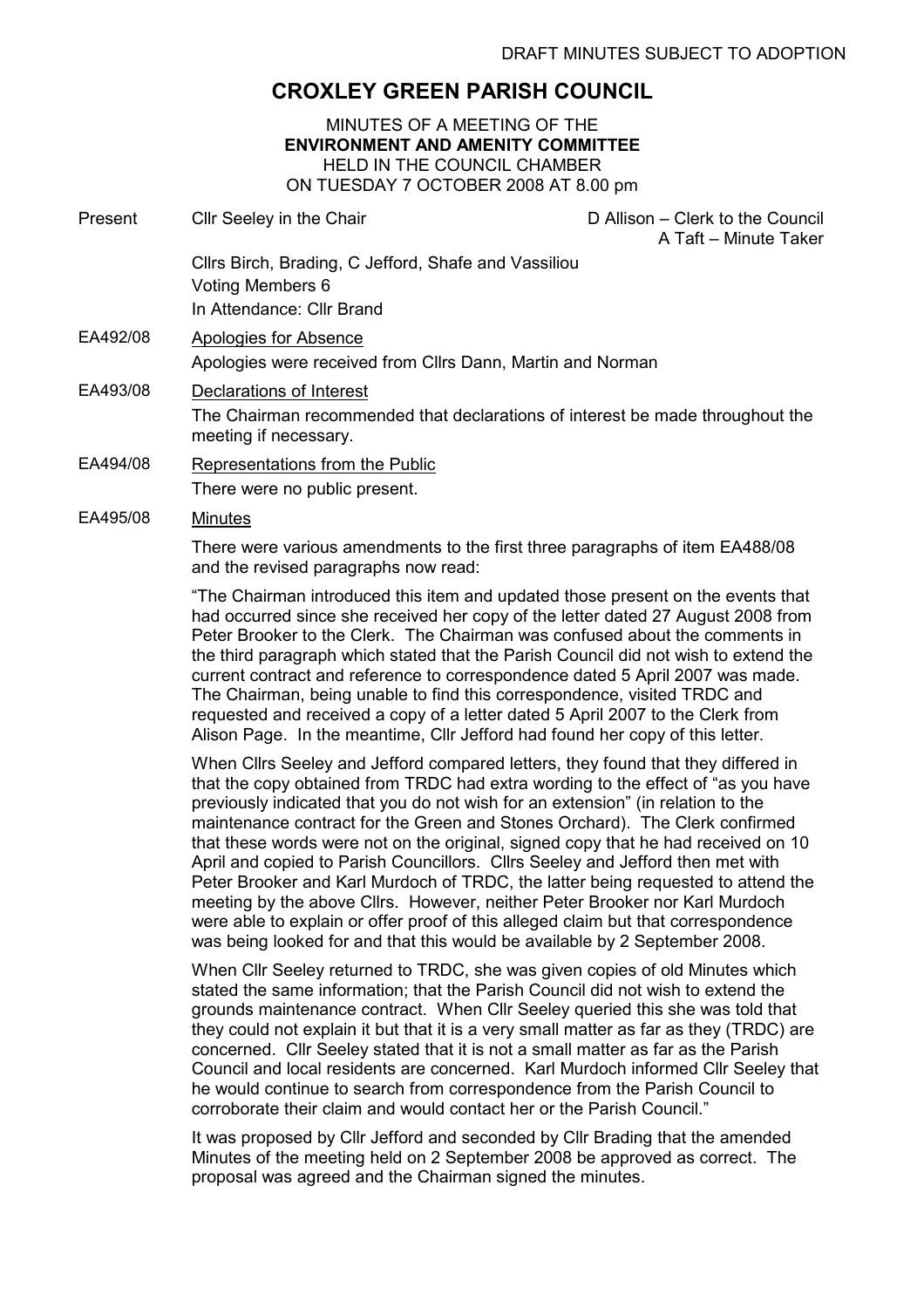### EA496/08 Matters Arising

EA485/08 (EA473/08; EA462/08; EA451/08 Matters Arising). The Clerk was asked if the meeting had been arranged to discuss the future of the Basketball Club to which he confirmed that the meeting will be held on Friday 10 October at 10.30am. He added that as well as himself, Mr Munroe, the two Coaches, the Sports Coordinator of Rickmansworth School and the Sports Development Officer of Three Rivers District Council (TRDC) would be attending.

EA485/08 (EA474/08; Active Works List). The Clerk was asked if he had written to Hertfordshire County Council, TRDC, Countryside Management Service and the Guild of Sport to offer services such as litter picking, weeding, strimming and tree work in return for payment. The Clerk replied that he had not done so as yet.

EA486/08 (Active Works List). The Clerk was asked if the Kissing Gate at Stones Orchard had been reinstalled to which he replied that it had.

EA488/08 (Maintenance Contract with TRDC for the Green and Stones Orchard). The Clerk was asked if the other Ranger had Criminal Records Bureau (CRB) clearance to which he answered no. The Clerk added that he had been in contact with TRDC as the nominating body to request CRB checks for all members of staff. It was asked if the Parish Council staff actually need CRB checks as there is not one-to-one contact with vulnerable adults and they do not work with children. It was asked if the Rangers were qualified First Aiders and the Clerk responded that one of the Rangers did indeed have this qualification.

It was asked why the Parish Council did not have a 'full blown' Health and Safety policy to which the Clerk responded that the Minute accurately reports the fact that as the Parish Council only has four members of staff this is not required. The Parish Council's Health and Safety policy is based on the model policy for Parish Councils. The Chairman stated that this has gone against us with TRDC to which the Clerk replied that the Parish Council cannot compare or compete with large, Corporate companies.

It was then asked why the Health and Safety policy that had accompanied the questionnaire did not have an approved date nor a review date and the Clerk concurred with this comment.

### [Post meeting note: The Health and Safety policy was agreed at the 185<sup>th</sup> Full Council meeting of  $24^{th}$  April 2003 (item 10)].

One Member suggested that when the Clerk and Peter Brooker of TRDC set the Agenda for their forthcoming meeting, that an item (a debrief on how the questionnaire was scored) be placed on the Agenda. It was suggested to the Clerk that the Rangers join TRDC on their vulnerable adults training programme to which the Clerk clarified that TRDC had only quite recently undertaken this training but that he was hoping to be able to link into it.

Regarding future works for the Rangers, the Clerk was asked if he had written to Hertfordshire Highways and the Keep Croxley Green Group to which he replied that he had not. He added that the Rangers had been helping out briefly on Croxley Common Moor but any ongoing arrangement would need further discussion. The Chairman stated that this was a very important issue.

The Clerk was asked that if the Rangers spend 30% of their time maintaining the Green and Stones Orchard, what is the other 70% of their time spent on. The Clerk responded that he was very disappointed that a former Chairman of the Parish Council does not know what work the Parish Council undertakes. This issue again highlighted the importance of a more detailed Active Works List, detailing the time spent on the different locations and activities.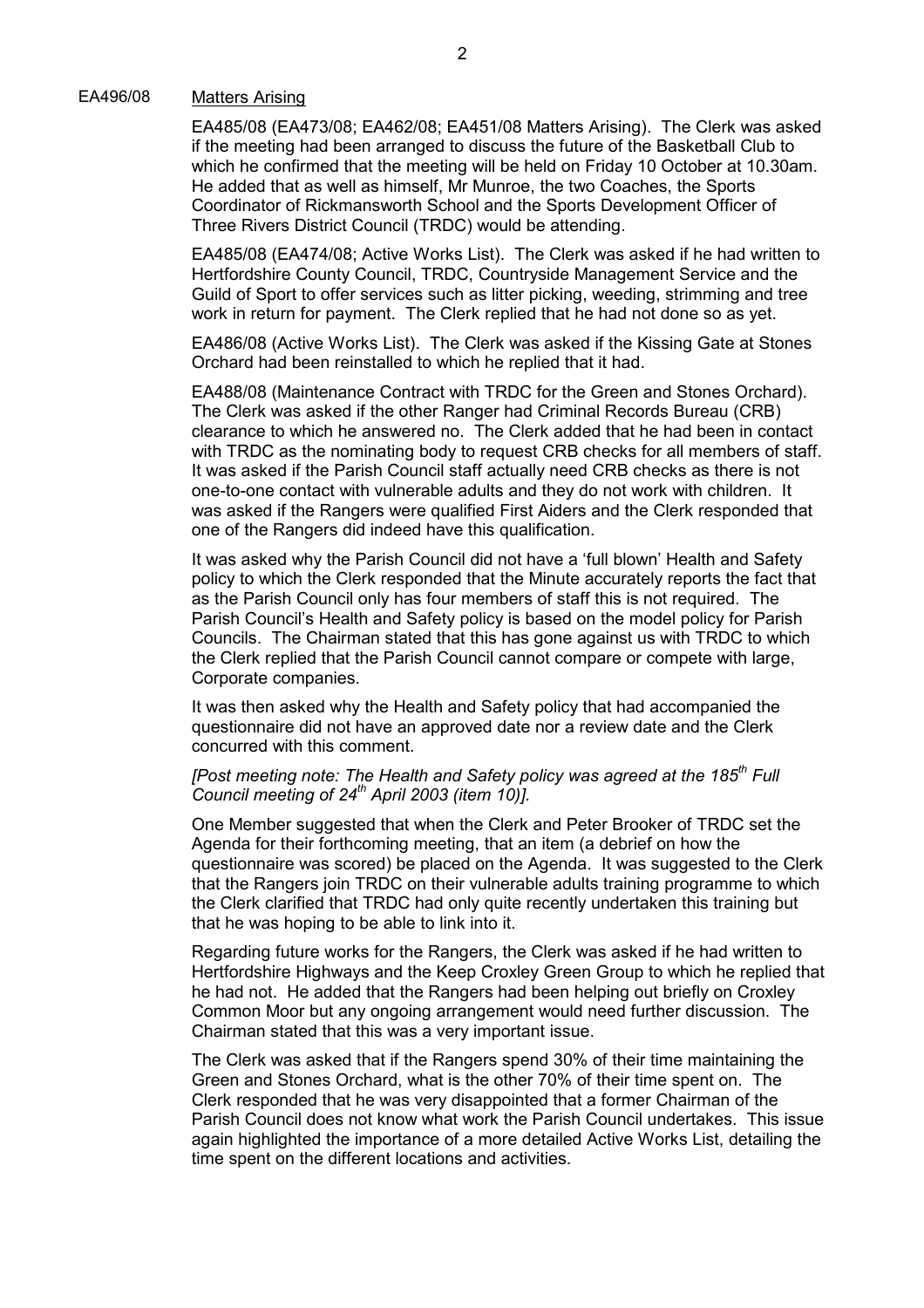# EA497/08 Active Works List

The Chairman introduced this item and the Clerk referred to the Active Works List that had been circulated with the Agenda. The Clerk was asked how serious the scratch to the Land Rover was and he replied that it was very minor. The Clerk also clarified that the Artichoke Public House on the Green had taken up some of their decking and the Rangers were on standby to begin work on reinstating the Green.

The Active Works List was criticised again for not providing a detailed enough account of the Rangers time and the Chairman pointed out that the Rangers' day sheets were available in the Parish Office for anybody to view. The Clerk confirmed that a new day sheet had been introduced and once computerised, would give a detailed analysis of time spent on different locations and activities. The Clerk was asked for a time scale for this to be completed and he informed Members that he was working on this but that other priorities also have to be dealt with.

# EA498/08 Maintenance Contract with TRDC for the Green and Stones Orchard

Cllr Brading declared an interest in this item and refrained from the discussion.

This item was introduced by the Chairman and the Clerk stated that the current situation is as it was at full Council, that a meeting had been scheduled for Friday 24 October with Peter Brooker of TRDC and that the Chairman, Vice-Chairman and Clerk of the Council had been invited to attend. Cllr Shafe stated that she was unaware of her invitation to this meeting until she read the Council Minutes. Cllr Jefford suggested that Cllr Seeley, as Chairman of the Environment and Amenity Committee and instigator of the need for this meeting should attend and that if possible she would also like to attend. The Clerk confirmed that he would mention this to Peter Brooker of TRDC when he meets with him on 9 October.

#### EA499/08 Maintenance of the Guild of Sport Football Pitches

Cllr Brand declared an interest in this item and refrained from the discussion.

The Chairman introduced this item and the Clerk informed those present that the situation was unchanged since the discussion at full Council. The cost for the cut had been calculated at £61.12 and it was agreed that the Parish Council cuts the grass at a cost of £70 per cut and that the Guild of Sport be invited to apply for a S137 grant to cover the cost of a twelve month period. The Clerk added that he had written to the Guild of Sport and had enclosed an application form for a S137 grant and he was currently waiting for their reply.

### EA500/08 Christmas Lights, Scots Hill

This item was introduced by the Chairman and the Clerk advised that after the last full Council meeting when it had been agreed that Christmas lights be installed on Scots Hill (eastbound carriageway) the orders for the necessary works had been placed.

#### EA501/08 Fireworks 2008

The Chairman introduced this item and the Clerk informed those present that an order for £4000 had been placed with Whizz Bang for a firework display on New Year's Eve. Given the large number of people of all ages who attend this event, concerns were expressed about road safety. It was believed that if a Risk Assessment were to be undertaken, road safety would be a high risk. For that reason it was requested that the road be closed 15 minutes either side of midnight to allow pedestrians safe access to and from the firework display. The Clerk stated that he would discuss this matter with Inspector George Holland and would act upon his advice.